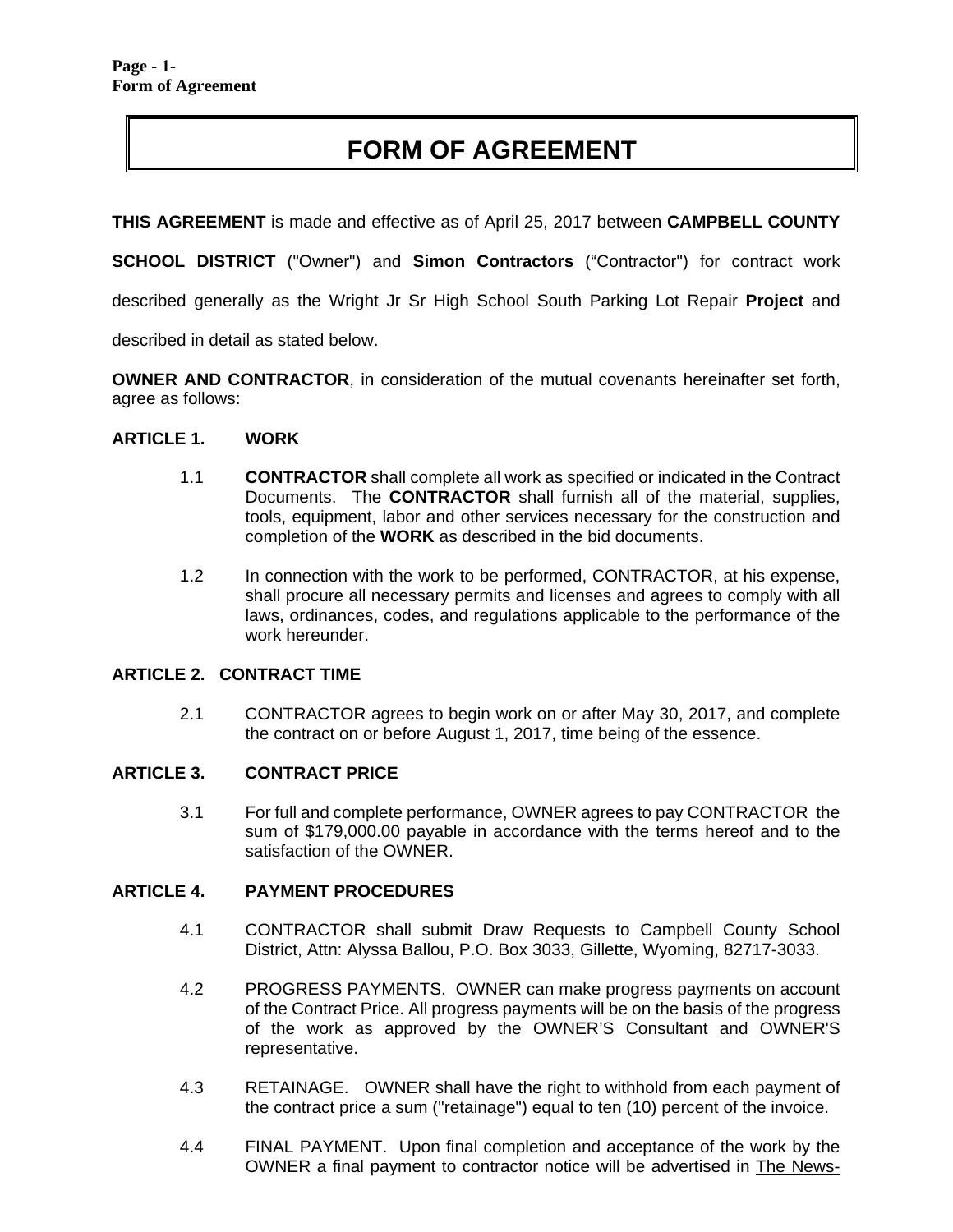#### **Page - 2- Form of Agreement**

Record for a period of forty (40) days. Final payment will be processed after such period.

## **ARTICLE 5. CONTRACTOR'S REPRESENTATIONS**

- 5.1 CONTRACTOR has familiarized itself with the nature and extent of the Contract Documents, Work, Site, Locality, and all local conditions and Laws and Regulations that in any manner may affect cost, progress, performance or furnishing of the Work.
- 5.2 CONTRACTOR agrees to perform all the Work described in the Contract Documents.
- 5.3 CONTRACTOR will furnish all of the material, supplies, tools, equipment, labor and other services necessary for the construction and completion of the Work as described in the Contract Documents.

## **ARTICLE 6. CHANGES IN WORK**

6.1 The OWNER may order changes in the work, the Contract sum being adjusted accordingly. All such orders and adjustments shall be in writing and subject to the terms and conditions of this Contract. Claims by the CONTRACTOR for extra cost must be made in writing to the OWNER'S representative and approved by OWNER before executing the work involved.

## **ARTICLE 7. CONTRACT DOCUMENTS**

- 7.1 The Contract Documents which comprise the entire agreement between OWNER and CONTRACTOR concerning the Work consist of the following.
	- 1. Invitation for Bids
	- 2. Instructions to Bidders
	- 3. General Conditions
	- 4. Technical Specifications
	- 5. Addenda, and Bid Form
	- 6. Form of Agreement
	- 7. Notice of Award
	- 8. Performance and Payment Bond
	- 9. Certificate of Insurance
	- 10. Wyoming Unemployment Certificate of Good Standing
	- 11. Wyoming Workers Compensation Certificate of Good Standing
	- 12. Change Orders
	- 13. Blueprints
	- 14. Notice to Proceed
	- 15. Form of Bid

## **ARTICLE 8. CLEANING**

8.1 CONTRACTOR shall, at his own expenses, at all times keep the premises free from accumulation of debris, waste materials, and rubbish, and at the completion of the work, he shall remove his tools and equipment and all surplus materials, debris, waste material, and rubbish and shall leave the premises in a neat and clean condition. If CONTRACTOR does not attend to such cleaning immediately upon request, OWNER shall have the right to have this work done by others and deduct the cost therefore from the payment due CONTRACTOR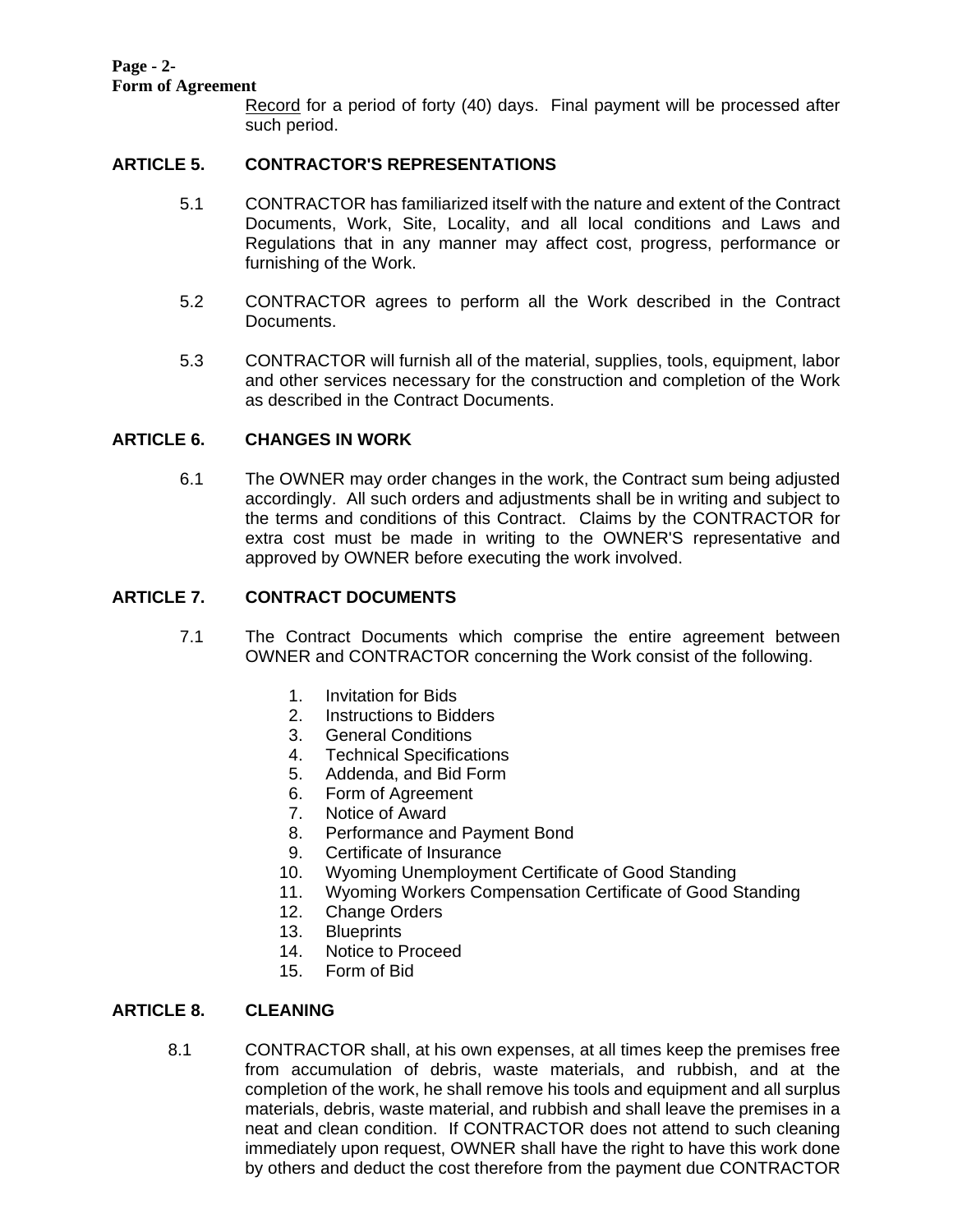hereunder.

## **ARTICLE 9. CONTRACTOR'S FAILURE TO PROSECUTE WORK.**

9.1 Should CONTRACTOR neglect to prosecute the work properly, or fail to perform any provision of the Contract, the OWNER after seven days written notice to the CONTRACTOR, may, without prejudice to any other remedy it may have, make good the deficiencies and may deduct the cost thereof from the payment then or thereafter due CONTRACTOR or, at its option, may terminate the Contract. If the unpaid balance of the contract price exceeds the expense of finishing the work, such excess shall be to CONTRACTOR, but if such expense exceeds such unpaid balance, CONTRACTOR shall pay the difference to the OWNER.

## **ARTICLE 10. DEFECTIVE WORK**

10.1 No payment, in whole or in part, shall be deemed a waiver of any defect in materials or workmanship, and the OWNER reserves the right to withhold payment pending inspection of the work performed by CONTRACTOR. Notwithstanding payment by OWNER of the sums due hereunder or failure of the OWNER to discover or reject defective material and workmanship, the CONTRACTOR shall re-execute any work that fails to conform to the requirements of the contract and that appears during the progress of the work and shall remedy any defects due to faulty materials or workmanship which appear within a period of one year from the date of completion of the contract. The provisions of this article apply to work done by subcontractors as well as work done by direct employees of the CONTRACTOR.

## **ARTICLE 11. INDEPENDENT CONTRACTOR**

- 11.1 CONTRACTOR shall at all time be an INDEPENDENT CONTRACTOR in performing the work under this Contract including any additions thereon and shall furnish all supervision and direction required to complete the work.
- 11.2 The CONTRACTOR is responsible for all state and federal taxes on payments earned under the agreement and on the earnings paid to any workers hired by the CONTRACTOR.

## **ARTICLE 12. ASSIGNMENT AND SUBCONTRACTS**

12.1 The CONTRACTOR shall not assign his interest in this contract nor sublet nor subcontract any portion of the work. The CONTRACTOR agrees to bind every subcontractor approved by the OWNER to all of the terms and conditions of this agreement. The CONTRACTOR agrees that he is fully responsible to the OWNER for the acts and omissions of his subcontractor, as CONTRACTOR is for the acts and omissions of himself and of persons directly employed by him.

## **ARTICLE 13. INDEMNIFICATION**

13.1 CONTRACTOR agrees to indemnify and save harmless OWNER, and any of its affiliated companies from and against all claims, demands, liabilities, suits, judgments and decrees, losses and costs and/or expenses of any kind or nature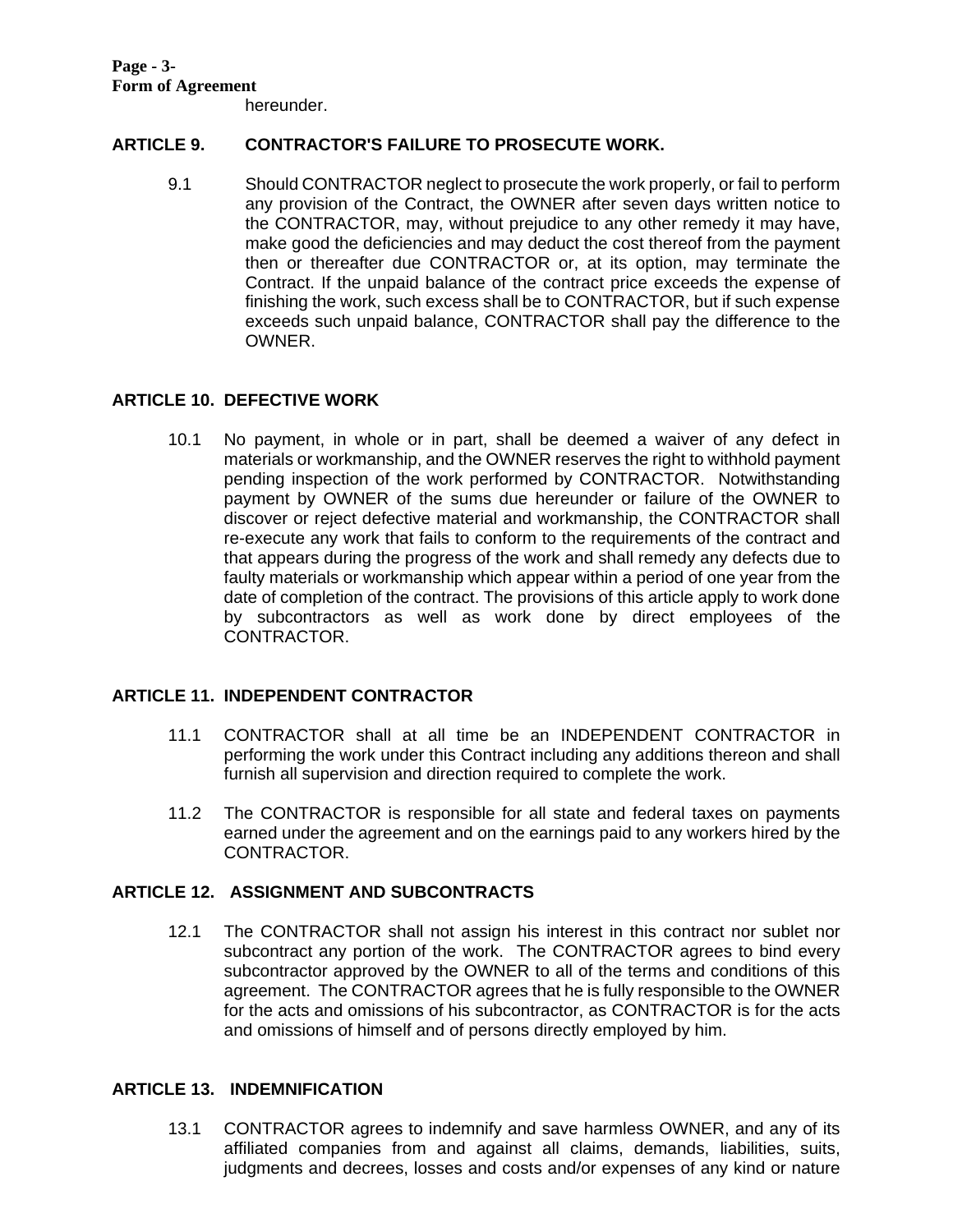#### **Page - 4- Form of Agreement**

whatsoever on account of injuries to or death of any person or persons or damage to any property occurring directly or indirectly from the performance of work hereunder by CONTRACTOR or his employees, agents, servants, associates or subcontractors however such injuries or death or damage to property may be caused.

# **ARTICLE 14. WAIVER OF CLAIMS, LIENS, ETC.**

14.1 CONTRACTOR, individually and on behalf of his subcontractors, materialmen and workers hereby waives and agrees to indemnify and save harmless the OWNER from all attachments, claims, and liens against OWNER and OWNER's property by reason of labor or materials or both, furnished under this CONTRACT.

# **ARTICLE 15. MISCELLANEOUS**

- 15.1 OWNER and CONTRACTOR each binds itself, its partners, successors, assigns and legal representatives to the other party hereto, its partners, successors, assigns and legal representatives in respect of all covenants, agreements and obligations contained in the Contract Documents.
- 15.2 OWNER and CONTRACTOR acknowledge that this Agreement is subject to the "Preference for State Laborers" as provided in Wyoming Statute per Wyoming Statute § 16-6-203 et.seq. Said Statute requires, in part, that "Wyoming labor be used except other laborers may be used when Wyoming laborers are not available for the employment from within the state or are not qualified to perform the work involved." CONTRACTOR, by signing this Agreement, specifically acknowledges the requirements of Wyoming Statute § 16-6-203 and pursuant to said statute, CONTRACTOR agrees that it shall use Wyoming laborers as required.
- 15.3 16-6-103. Limitation on subcontracting by resident contractors. A successful resident bidder shall not subcontract more than thirty percent (30%) of the work covered by his contract to nonresident contractors.

# **ARTICLE 16. LIQUIDATED DAMAGES**

 16.1 The OWNER and CONTRACTOR recognize that time is of the essence in this AGREEMENT. OWNER and CONTRACTOR agree that, as liquidated damages for delay, the CONTRACTOR shall pay the OWNER three hundred dollars (\$300) for each day that expires after the time specified for final completion.